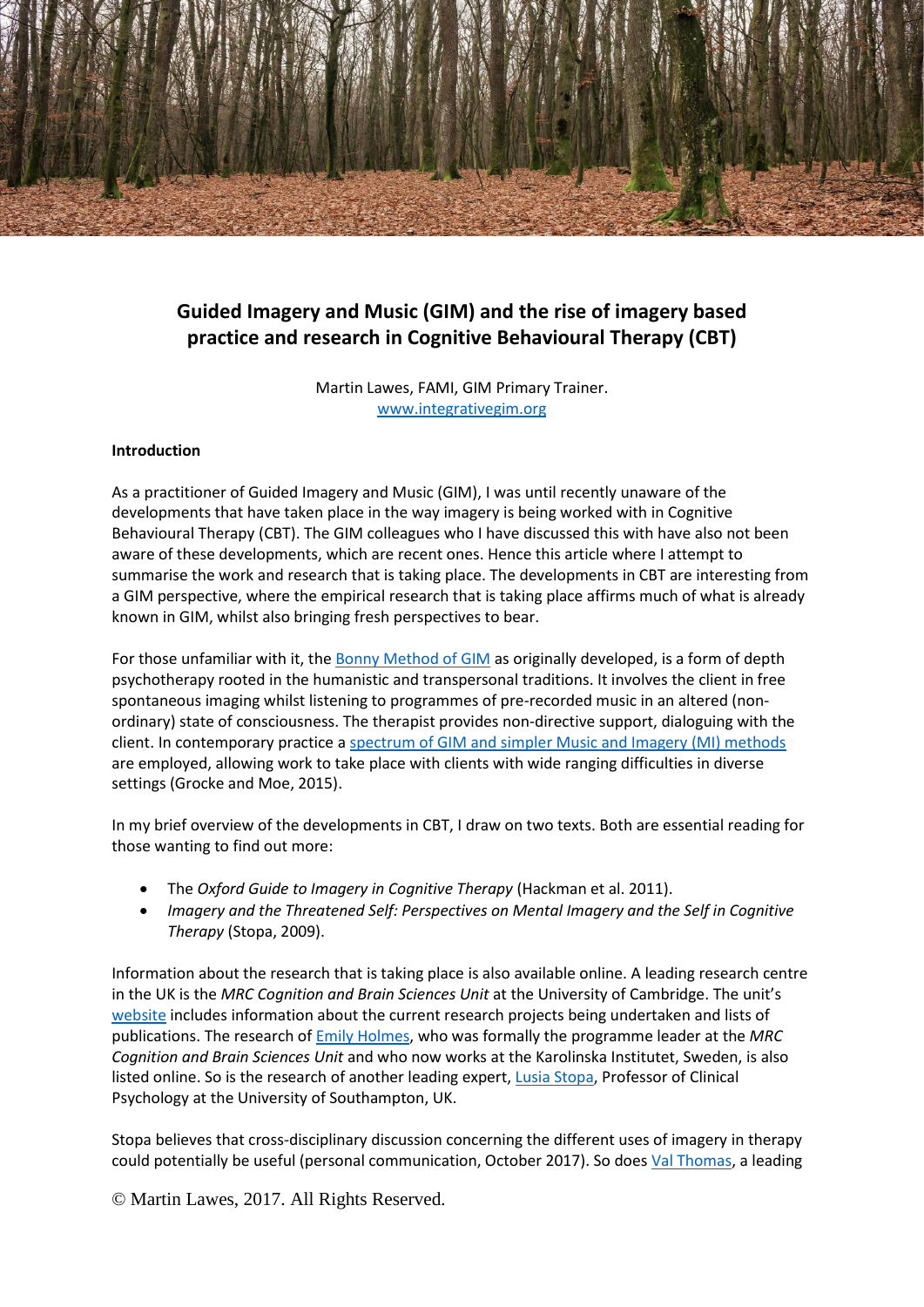researcher into the use of mental imagery in psychotherapy (personal communication, October 2017). Thomas will indeed be arguing the case for a more interdisciplinary approach to the theory and practice of imagery in her keynote speech at the next [European Conference of Guided Imagery](https://www.eami2018.eu/)  [and Music.](https://www.eami2018.eu/) This is due to be held near Dublin, Ireland, in September 2018. Thomas' recent publication *Using Mental Imagery in Counselling and Psychotherapy* (2016), includes a useful summary of the developments in CBT and of the history of the use of imagery in psychotherapy generally.

## **Key findings from the CBT research**

A number of key findings from the empirical research being carried out in CBT clarify the links between imagery, emotion, psychological disorder and well-being:

- 1. Imagery often accompanies emotionally charged experiences, both positive and negative (Hackmann et al., 2011; Stopa, 2009).
- 2. Imagery based processing tends to have a more powerful impact on emotion than verbal processing alone (Hackmann et al., 2011; Stopa, 2009).
- 3. Negative intrusive imagery is not only associated with strong emotion, but is now believed to be involved in the development and maintenance of many, perhaps even all psychological disorders (Stopa, 2009). Where the flashbacks associated with PTSD are an obvious example, negative intrusive imagery has been found to feature in anxiety disorders (e.g. OCD, social phobia, agoraphobia, health anxiety), mood disorders (e.g. depression), eating disorders, body dysmorphic disorder, childhood trauma, personality disorders, and psychosis (Hackmann et al., 2011).
- 4. The sensory or thematic content of negative intrusive imagery is often not recognized by clients to owe more to past experience than to present reality or what may happen in the future. Imagery has been found to effectively disclose the source of a person's difficulties where in one study, for instance, clients suffering from agoraphobia who experienced negative intrusive imagery, were helped to link their imagery with earlier traumatic experience (Hackmann et al., 2011).
- 5. There are limitations in the use of language to retrieve early memories and reveal the primary patterns or schemata of an individual's functioning as laid down during the preverbal stages of development (the situation being similar with the retrieval of traumatic memories). Imagery can access early implicit or procedural memory more effectively than words alone (Hackmann et al., 2011). It has been proposed that mental images may include pre-verbal, pre-conceptual body images that incorporate some of the ways that infants learn about the world through movement, proprioception and sensory experiences. Such 'image schemas' or 'embodiments' may provide some of the foundations of the self (Stopa, 2009).

### **Transforming negative imagery in CBT**

The links between emotion, imagery and psychological disorder are clinically important where emotional processing lies at the heart of therapeutic work. It has been noted in CBT that imagery often represents the self in relation to others or events and seems to reach to the heart of clients' experience of themselves, rooted in the earliest levels of pre-verbal experiencing. A great strength of imagery is its plasticity. Clients can imagine different outcomes, face their fears, rehearse behavioural sequences, transform old and painful memories. They can create images that represent desired and feared parts of their selves. This has led to a number of different imagery-based treatment strategies being developed, designed to modify negative intrusive imagery and the individual's appraisal of it (Stopa, 2009).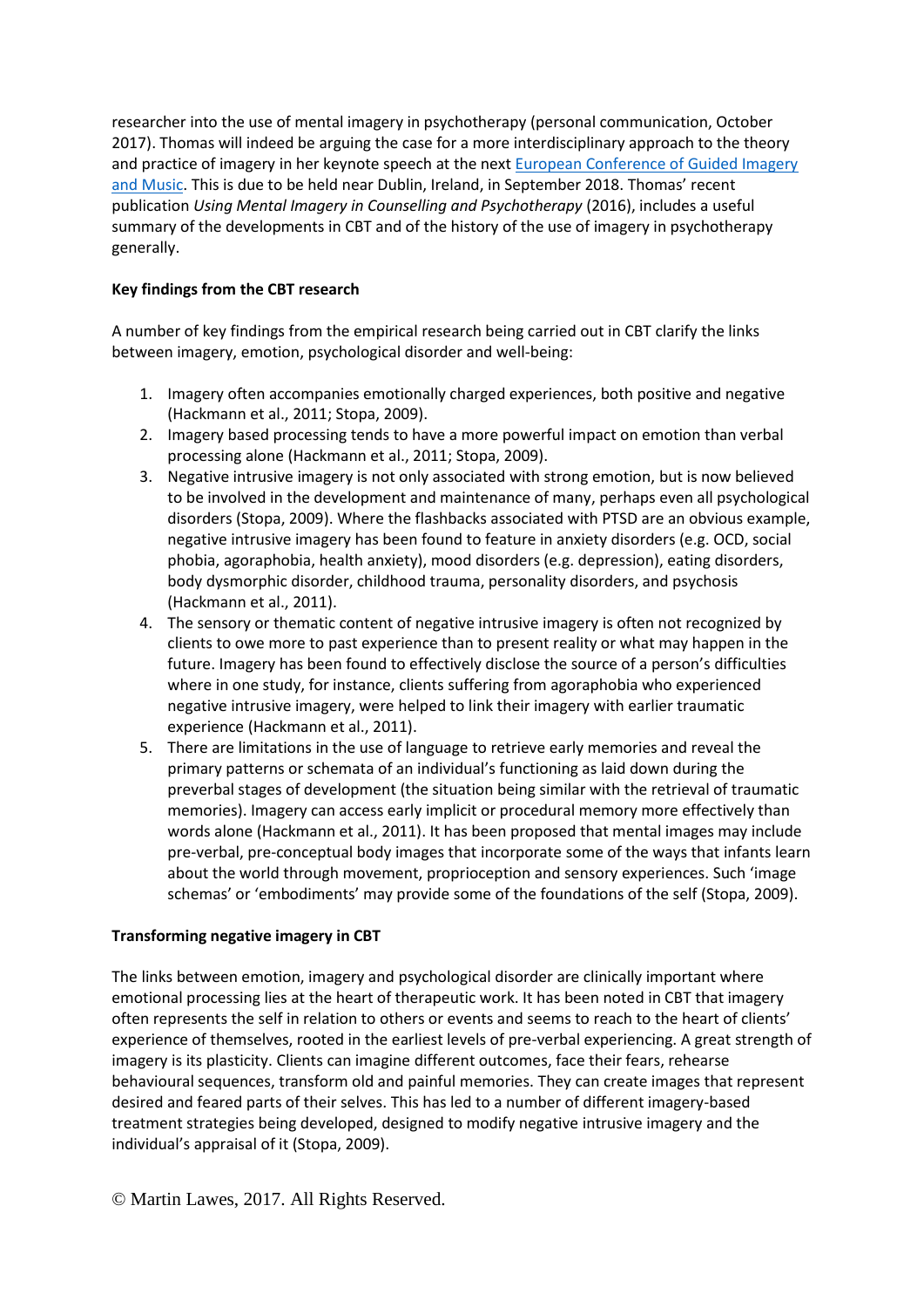Imagery re-scripting is one of the most important techniques used in CBT to transform negative intrusive imagery in the treatment of abuse, PTSD, social and other phobias, and depression (Hackmann et al., 2011; Stopa, 2009). The purpose of imagery re-scripting is to allow the client to express emotions that were originally suppressed and imagine actions taken by the self and others which could have led to a different, more positive outcome (e.g. imagining the adult self arriving to rescue the child self), where there is a sense of mastery and of compassion for the self (Hackmann et al., 2011; Stopa, 2009). A key aim is to change the meanings that are linked to the intrusive images and /or the associated memories (Stopa, personal communication, October 2017).

Other imagery techniques used in CBT include imaginal exposure to a feared stimulus or to a traumatic memory (without re-scripting), imaginal reliving, imaginal rehearsal, guided imagery using a pre-existing or individualized script, and imagery used to overcome roadblocks in therapy (Stopa, 2009; personal communication, 2017).

Whilst literal imagery is most usually worked with in CBT (e.g. memories of abuse, or images of the anticipated future), clinicians also work with metaphorical imagery including imagery from dreams and nightmares (Hackmann et al., 2011). Whilst the imagery experience is often actively manipulated (as in imagery re-scripting), it may also be allowed to spontaneously unfold and transform (Hackmann et al., 2011). Thus, 'socratic imagery' involves the therapist asking open questions very similar to [those used in](https://www.linkedin.com/post/edit/what-does-guiding-involve-bonny-method-guided-imagery-martin-lawes) GIM to support the unfolding of the client's imagery experience, so that its evolution is self-directed. Interestingly, it has been argued in CBT that this is likely to be more empowering for clients than when the imagery is directed by the therapist. Socratic imagery is believed to be more powerful because it allows the client to explore emotions and meanings, and discover resolutions for conflicts and other difficulties from within. It is, however, recognised that this way of working is more challenging for the therapist (Stopa, 2009).

### **Developing adaptive positive imagery**

Whilst the transformation of negative imagery is important in CBT, so is creating positive imagery to enhance new skills or ways of being (Hackmann et al., 2011).

Developing positive imagery is also been found to be important in work with clients who have experienced childhood trauma, or who have long-standing interpersonal issues. These are clients who tend to lack positive images and frequently experience intense shame and self-criticism. [Compassionate Mind Training](https://compassionatemind.co.uk/) (CMT), which integrates Buddhist psychology with neuroscience, has been developed to help these clients. One of the techniques used involves the client being supported to generate from within the image of an ideal compassionate figure which has the qualities of wisdom, strength, warmth and non-judgement. From a neuroscience perspective, the aim of this is to access the neurophysiological systems that underpin the experience of self-soothing (Hackmann et al., 2011; Stopa, 2009).

Another method used is *Competitive Memory Training* (COMET). This has been developed to help clients believe at an emotional level what they may only know about themselves at an intellectual level, e.g. that they are lovable. Interesting in COMET is the use of empowering music, which the experimental research shows has a positive impact on mood (Hackmann et al., 2011).

Another important finding is that the positive imagery of some clients with bipolar disorder and addictions may be unhealthy (maladaptive). Unrealistic, grandiose imagery (e.g. associated with being a pop star) may not support the client's well-being, so CBT practitioners work with this too (Hackmann et al., 2011).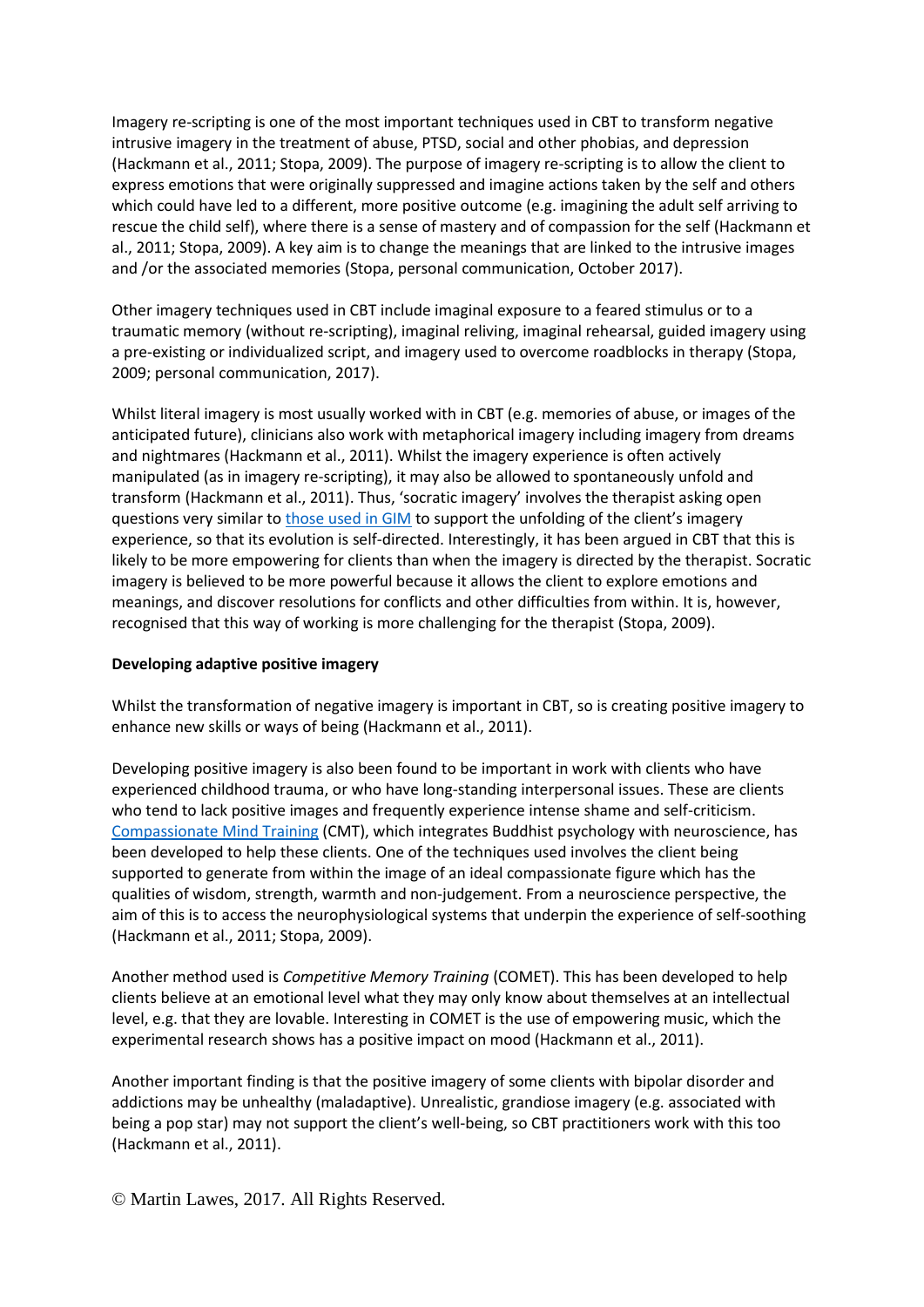### **CBT, Music and Imagery (MI) and GIM**

Where CBT tends to involve the therapist working directively with literal imagery, employing techniques like imagery re-scripting, and GIM tends to involve the therapist working non-directively with metaphorical imagery; there are in fact many overlaps between the two fields of practice. Thus both imagery re-scripting and imaginal rehearsal are reported in the GIM literature, for instance, (Grocke & Moe, 2015). Indeed, it can be argued that The Bonny Method of GIM itself is in part a method of imagery re-scripting. Or rather, this is what often results from the process in the way the imagery spontaneously unfolds to transform problems. It is noteworthy that CBT therapists also work with spontaneous imagery to transform difficulties, both past and anticipated future ones. Non-directive 'guiding' techniques are employed similar to those used in GIM. There is thus a spectrum of directive and non-directive practice in CBT just as there is in GIM and MI (Muller, 2014).

Imagery representing a client's core experience of self and other is as prominent in GIM (Bonde, 2000) as it clearly is in CBT. Where in CBT, pre-verbal, pre-conceptual body-based imagery is thought to represent the foundations of a client's experience of self, in GIM it has been proposed that imagery can reach further back to prenatal development and the experience of birth (Oberscheid, 2016). Beyond this even, clients' imagery experiences in GIM regularly seem to transcend the bounds of their individual existence, time and space, with transpersonal, spiritual and collective experiences occurring (Abrams, 2002; Lawes, 2016). These types of experience appear not to be discussed in the CBT literature, though in *Compassionate Mind Training* (CMT) clients are encouraged to develop a compassionate image based on the ideal of the Bodhisattva. This is the ultimate compassionate wisdom figure in the Buddhist tradition (Stopa, 2009).

Significantly, there is in both CBT and GIM a recognition of the importance of positive imagery, where some clients lack the inner resources associated with this. This means that in GIM the method may need to be modified or simpler MI methods employed to develop the client's inner resources (Goldberg, 2002). *Music Breathing* is an important specialist technique developed for treating clients suffering from complex PTSD where traditional GIM would not be suitable, at least to begin with. The method draws on the Buddhist meditation tradition and neuroscience-based research. Carefully chosen music is used to ground and regulate the client's breathing before other work takes place which may be of a more traditional GIM type (Korlin, 2009).

In music breathing, clients draw their 'breathing spaces' in the form of a mandala, mandala drawing often being used in GIM following the music-imaging experience. In some types of MI, including *Supportive* and *Re-educative Music and Imagery* (Summer continuum model, 2015) and *Music, Drawing and Narrative* (Booth, 2005), the clients draw or engage in other types of creative expression whilst listening to the music. In CBT, clients may also be encouraged to draw their imagery. This is especially when the work involves metaphorical or dream imagery, and in *Compassionate Mind Training* (CMT) (Hackmann et al., 2011).

Reflecting the way that negative intrusive imagery is thought in CBT to be involved in the development and maintenance of many if not all psychological disorders, there is wide-ranging practice and research being undertaken in both CBT an[d GIM.](https://www.integrativegim.org/resources) One of the current 'hot topics' of research in both CBT and GIM is the treatment of trauma, which in Europe includes traumatised refugees (Beck et al. 2017). Amongst the many shared areas of research that are associated with specific clinical populations, there is an interest in the treatment of chronic pain using imagery in both CBT and GIM (Beck et al, 2016; Messell, 2016; Berna et al, 2012).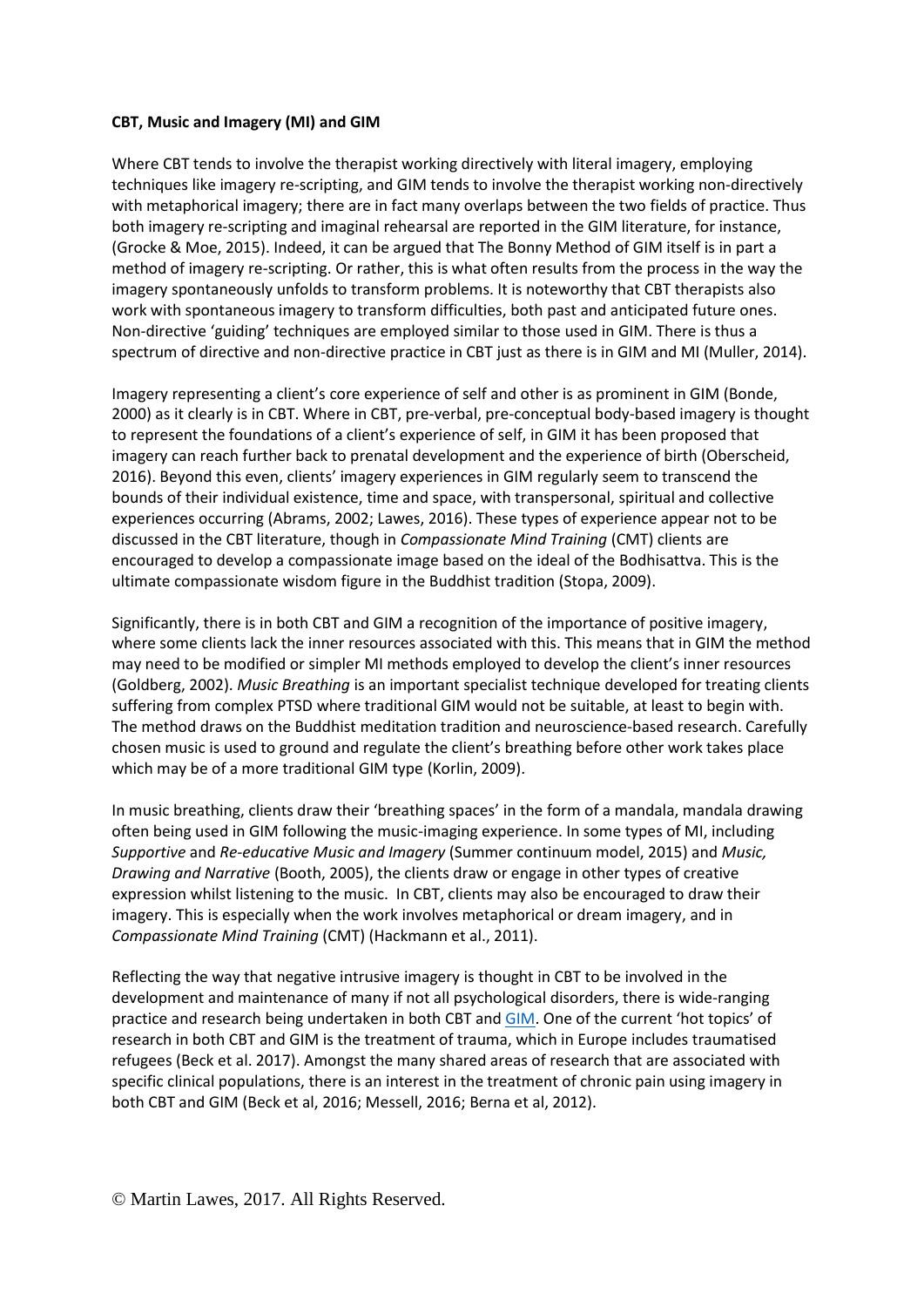#### **Music and training**

What most differentiates work with imagery in GIM and in CBT is the central role played by the music in GIM (Lawes, 2016, 2017). This is where the music is considered to be the co-therapist, even the primary therapist in the process at times (Bruscia, 2015). Whilst the relationship between music and imagery is a highly complex one (Bruscia, 2015), the music is a vital component in the client's experience, allowing inner resources and solutions to problems to be discovered as they may not be otherwise. Where research in CBT has affirmed the close relationship between imagery and emotion and the clinical significance of this, it is the interplay of music, emotion and imagery that is fundamental to the process in GIM (Goldberg, 2002). The music helps clients both access, work on and transform the emotional experiences they need to, where it functions as intersubjective participant in the client's process along with the therapist (Lawes, 2016).

In learning to be a competent GIM practitioner, the therapist's personal experience of the method is considered important. For this reason, personal therapy is required in GIM training which takes a minimum of three years to complete. Interestingly, despite the growing recognition of the value of mental imagery in CBT, avoidance and apprehension regarding its use have been found to be common amongst practitioners. Clinicians own experience of imagery has been found to be a decisive factor as has additional training in imagery, the latter increasing competence where imagery is not usually included in core training (Bell et al, 2015).

### **Summary**

Now that working with imagery has come to the forefront of practice and research in CBT, there is the potential for a fruitful inter-disciplinary dialogue between practitioners of GIM and CBT. I hope that my article may help open up the possibility of this for the future. Whilst there are differences in the underlying theoretical models and in the rationales which shape practice, many of the core findings which derive from the empirical research in CBT confirm what is already known in GIM, whilst also bringing new insights and perspectives. GIM itself also has much to offer to CBT, with a breadth and depth of practice in the field stretching back over several decades, a respectable research base, and a great deal of experience in how to train practitioners.

### **Acknowledgments**

Acknowledgements to Dr Lusia Stopa, Professor of Clinical Psychology at the University of Southampton, who informally reviewed the article.

### **References**

Abrams, B. (2002). *Definitions of Transpersonal BMGIM Experience*. Nordic Journal of Music Therapy, 11 (2).<http://dx.doi.org/10.1080/08098130209478054>

Beck, B., Christensen. E., & Sanfi, I. (2016). *Clinical Application of Guided Imagery and Music in Treating Adults with Complex Chronic Pain.* 12th European Guided Imagery & Music (GIM) Conference (*European Perspectives on Guided Imagery and Music: Visions, Challenges and Crossroads*), Greece, book of abstracts.

Beck, B. D., Messel, C., Meyer, S. L., Cordtz, T. O.; Søgaard, U; Simonsen, E & Moe, T. Torben Moe (2017). *Feasibility of trauma-focused Guided Imagery and Music with adult refugees diagnosed with PTSD: A pilot study*. Nordic Journal of Music Therapy. <http://dx.doi.org/10.1080/08098131.2017.1286368>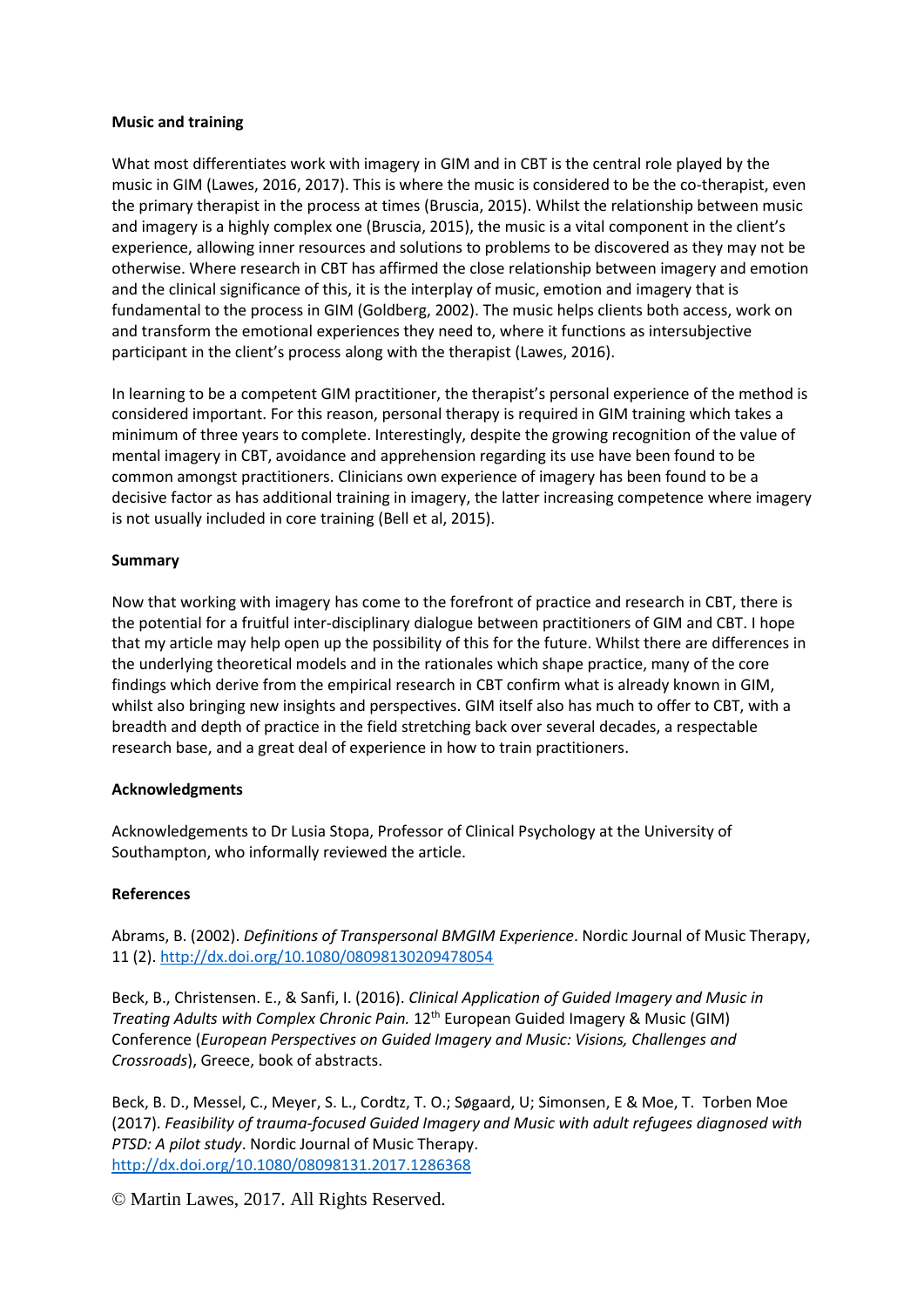Bell, T., Mackie, L., and Bennett-Levy, J. (2015) *'Venturing Towards the Dark Side': The Use of Imagery Interventions by Recently Qualified Cognitive–Behavioural Therapists*. Clinical Psychology & Psychotherapy 22(6):591-603. doi: 10.1002/cpp.1920.

Berna, C., Holmes, H., Tracey, I. (2012). *How a Better Understanding of Spontaneous Mental Imagery Linked to Pain Could Enhance Imagery-Based Therapy in Chronic Pain*. Journal of Experimental Psychopathology 3(2):258-273 DOI: 10.5127/jep.017911

Bonde, L. O. (2000). *Metaphor and Narrative in Guided Imagery and Music*. Journal of Music and Imagery (7).

Booth, J, (2005). Music, Drawing, and Narrative: An Adaptation of Bonny Method of Guided Imagery and Music. *AMI Journal*, Volume 10.

Bruscia, K. (1999). *Creating GIM programs* [DVD]. 1999 AMI conference. AMI Continuing Education Resources.

Bruscia, K. (2015). *Notes on the Practice of GIM*. Gilsum, NH: Barcelona Publishers.

Goldberg, F. S. (2002). A holographic field theory model of the Bonny Method of Guided Imagery and Music. In K E. Bruscia & D. E. Grocke (Eds.), *Guided Imagery and Music. The Bonny Method and beyond* (pp. 359–377)*.* Gilsum, NH: Barcelona Publishers.

Grocke, D., & Moe, T. (eds.) (2015). *Guided Imagery & Music (GIM) and Music Imagery Methods for Individual and Group Therapy.* London: Jessica Kingsley Publishers.

Hackmann, A., Bennett-Levy, J, and Holmes, E. A. (2011). *Oxford Guide to Imagery in Cognitive Therapy*. Oxford: Oxford University Press.

Korlin, D. (2009). Music Breathing: Breath Grounding and Modulation of the Bonny Method of Guided Imagery and Music – Theory, Method, and Consecutive Cases. Journal of the Association for Music and Imagery (11)

Lawes, M. J. (2016). Perspectives on the real, the imaginary and the music in GIM. *Journal of the Association for Music and Imagery*, *15*, pp. 93-124.

Lawes, M. J. (2017). Music as dynamic experience of unfolding wholeness in Guided Imagery and Music (GIM): a psychoanalytic, musical, transpersonal and trans-scientific paradigm. *Approaches: An Interdisciplinary Journal of Music Therapy*. Special issue: Guided Imagery & Music - Contemporary European Perspectives and Developments, in press.

Messell, C. (2016). *Pain management in GIM with a traumatized refugee*. 12th European Guided Imagery & Music (GIM) Conference (*European Perspectives on Guided Imagery and Music: Visions, Challenges and Crossroads*), Greece, book of abstracts.

Muller, B. (2014). *Variations in Guided Imagery and Music*: Taking a Closer Look. Gilsum, NH: Barcelona Publishers.